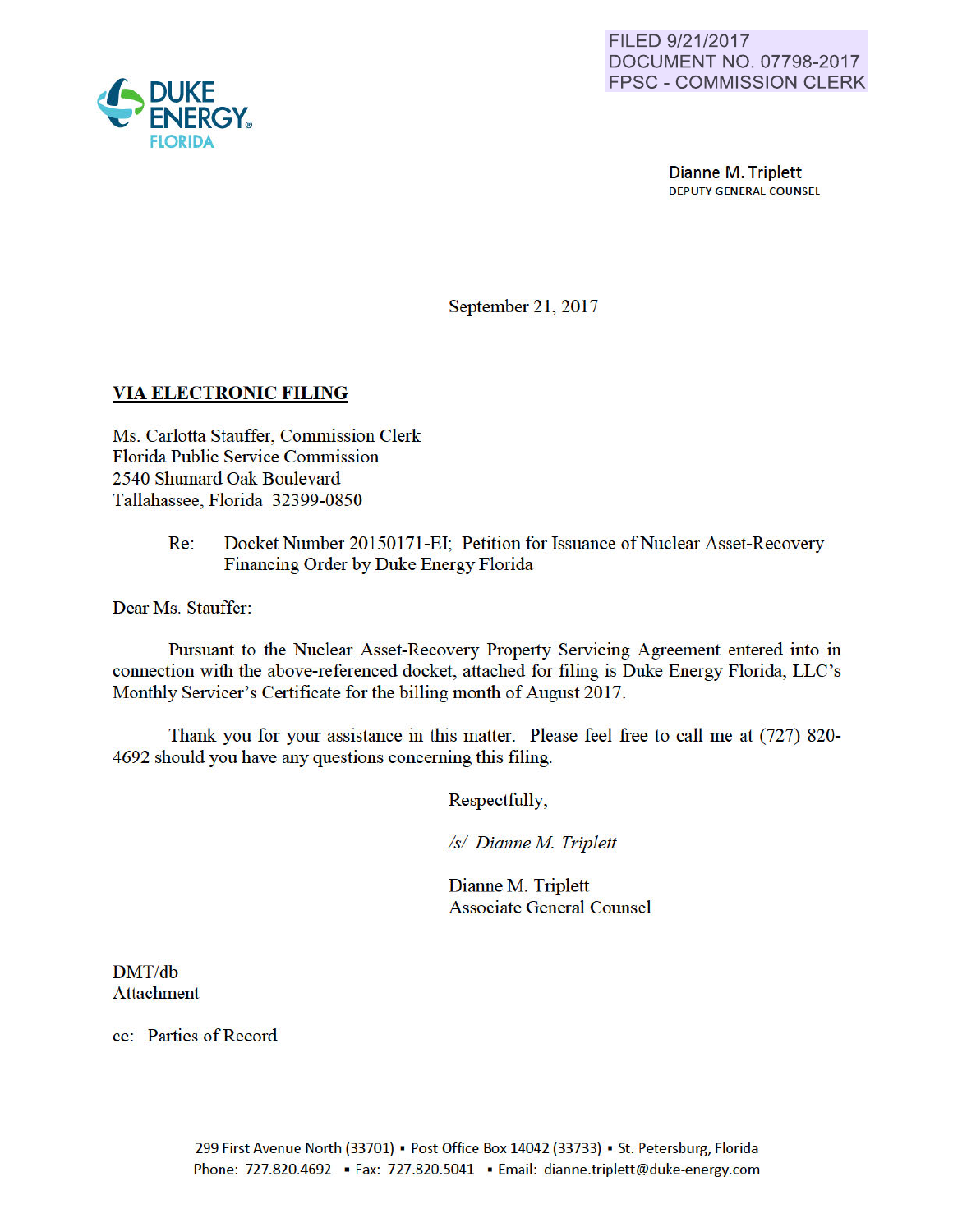## **MONTHLY SERVICER'S CERTIFICATE** DUKE ENERGY FLORIDA PROJECT FINANCE, LLC

### \$1,294,290,000 Series A Senior Secured Nuclear Asset-Recovery Bonds

Pursuant to SECTION 3.01(b) of the Nuclear Asset-Recovery Property Servicing Agreement dated as of June 22, 2016 by and between Duke Energy Florida, Inc., as Servicer, and Duke Energy Florida Project Finance, LLC, as Issuer (the "Servicing Agreement"), the Servicer does hereby certify as follows:

Capitalized terms used but not defined in this Monthly Servicer's Certificate have their respective meanings as set forth in the Servicing Agreement. References herein to certain sections and subsections are references to the respective sections or subsections of the Servicing Agreement.

#### Current BILLING MONTH: August 2017

#### Current BILLING MONTH: 7/29/2017 - 8/28/2017

**Total Current NARC Collected and Remitted** 

| Standard Billing for prior BILLING MONTH: July 2017            |                  |       |
|----------------------------------------------------------------|------------------|-------|
| <b>Residential Total Billed</b>                                | s<br>267.675.727 |       |
| Residential NUCLEAR ASSET-RECOVERY CHARGE ("NARC") Billed      | 7,547,367        | 2.82% |
|                                                                |                  |       |
| General Service Non-Demand Total Billed                        | 23,372,648       |       |
| General Service Non-Demand NARC Billed                         | 508,186          | 2.17% |
| General Service Billed                                         | 1.261.412        |       |
| General Service NARC Billed                                    | 28,591           | 2.27% |
|                                                                |                  |       |
| General Service Demand Total Billed                            | 116,116,765      |       |
| General Service Demand NARC Billed                             | 3.173.708        | 2.73% |
| Curtailable Total Billed                                       | 810,145          |       |
| Curtailable NARC Billed                                        | 14,918           | 1.84% |
|                                                                |                  |       |
| Interruptible Total Billed                                     | 9,349,948        |       |
| Interruptible NARC Billed                                      | 281,722          | 3.01% |
| Lighting Total Billed                                          | 2,076,797        |       |
| Lighting NARC Billed                                           | 16,182           | 0.78% |
|                                                                |                  |       |
| YTD Net Write-offs as a % of Total Billed Revenue (see Note 1) |                  |       |
| Non-Residential Class Customer Write-offs                      |                  |       |
| Residential Class Customer Write-offs                          |                  |       |
| Total Write-offs                                               | 0.13%            |       |
|                                                                |                  |       |
| Aggregate NARC Collections (see Note 2)                        |                  |       |
| <b>Total NARC Remitted for Current BILLING MONTH</b>           |                  |       |
| Residential NARC Collected                                     | s.<br>8,079,216  |       |
| General Service Non-Demand NARC Collected                      |                  |       |
| General Service NARC Collected                                 | 543,734          |       |
| General Service Demand NARC Collected                          | 30,964           |       |
| Curtailable NARC Collected                                     | 3,397,408        |       |
|                                                                | 16,102           |       |
| Interruptible NARC Collected                                   | 300,973          |       |
| <b>Lighting NARC Collected</b>                                 | 17,340           |       |
| Sub-Total of NARC Collected                                    | s<br>12.385.737  |       |

12,385,737

12,385,737

Ŝ.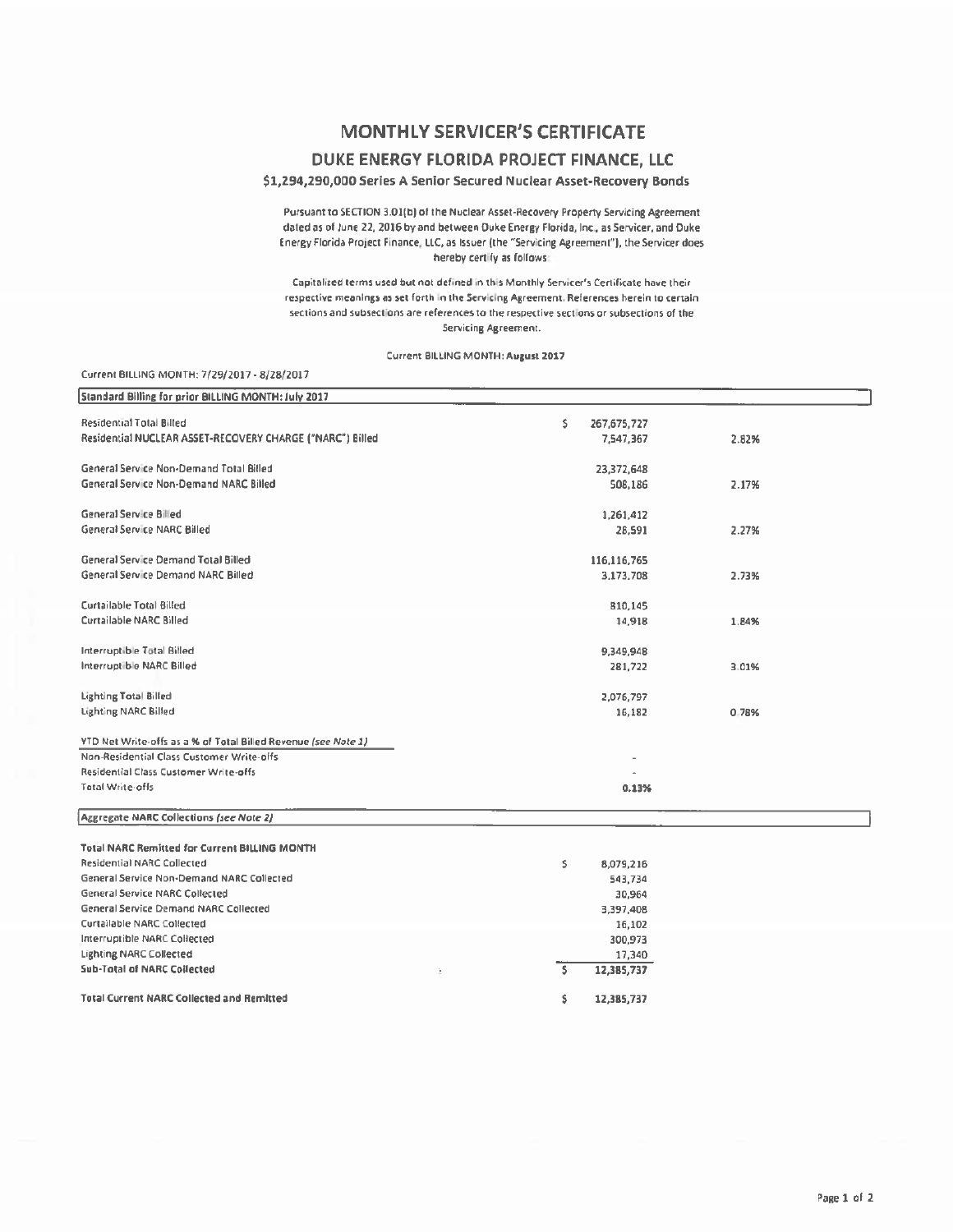Aggregate NARC Remittances for March 2017 BILLING MONTH Aggregate NARC Remittances for April 2017 BILLING MONTH Aggregate NARC Remittances for May 2017 BILLING MONTH Aggregate NARC Remittances for June 2017 BILLING MONTH Aggregate NARC Remittances for July 2017 BILLING MONTH Aggregate NARC Remittances for August 2017 BILLING MONTH **Total NARC Remittances** 

Current BILLING MONTH: 7/29/2017 - 8/28/2017

Executed as of this 22nd day of September 2017.

DUKE ENERGY FLORIDA, LLC,

 $\mathsf{s}$ 

s

as Servicer twe Mond  $\theta$ y:

6,064,014

4,997,356

6,971,991

6,832,147

8,045,876

12,385,737

45,297,120

**David Doss** 

Director, Electric Utilities and Infrastructure

\*\* Note 1: NARC Write-off not applied to individual customer classes. \*\*Note 2: NARC collections allocated based on prior month billings. CC: DUKE ENERGY FLORIDA PROJECT FINANCE, LLC